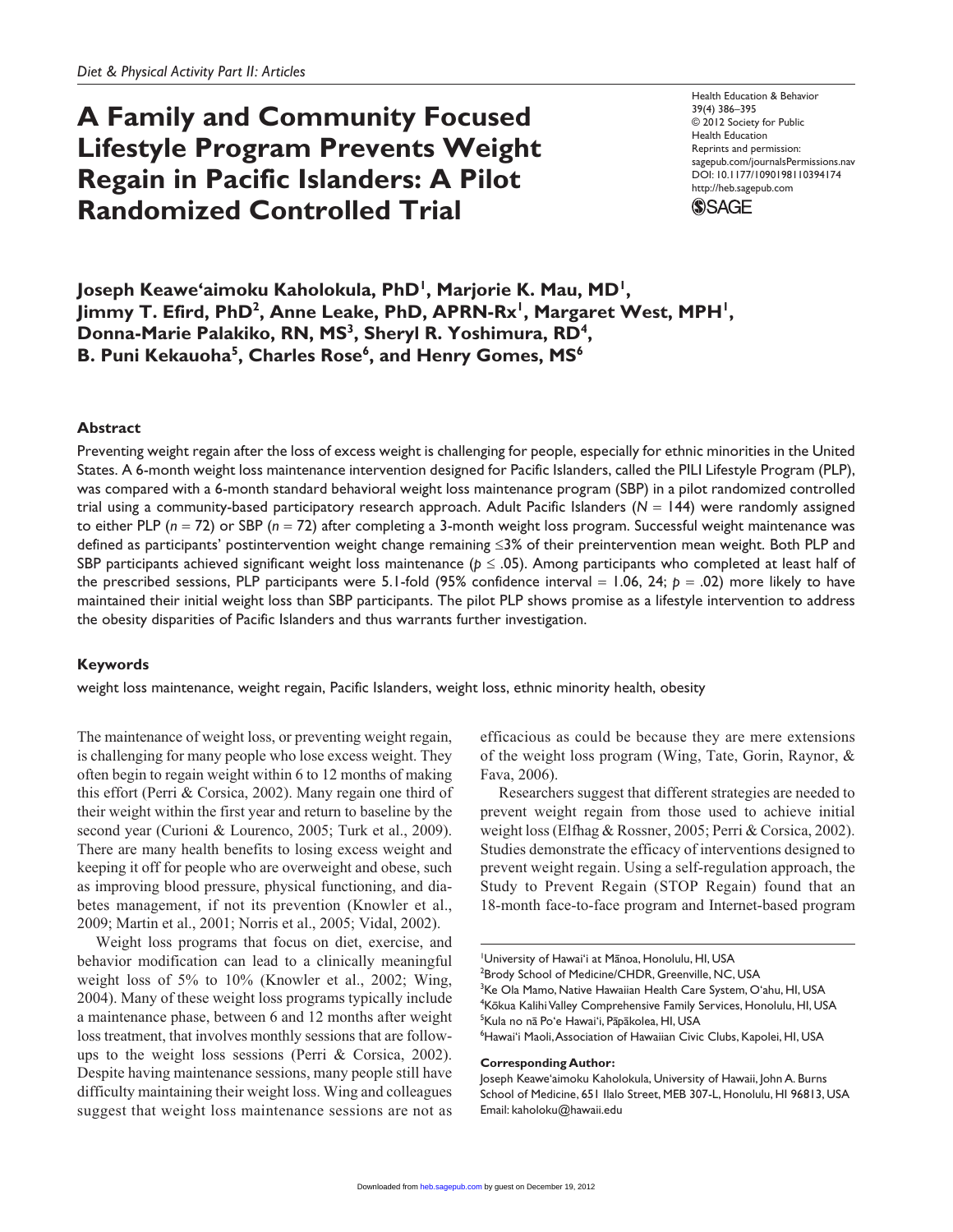were superior to a newsletter control group in 314 people who had already lost 10% of body weight using various weight loss means (Wing et al., 2006). Within 6 months, the researchers found significant differences in weight loss maintenance in which the face-to-face participants were less likely to regain weight  $(-0.02 \pm 4.3 \text{ kg})$  than Internet-based  $(1.2 \pm 4.2 \text{ kg})$  and control participants  $(1.5 \pm 3.6 \text{ kg})$ .

Wing and Jeffery (1999) examined the effects of recruiting participants alone or with friends/family members who were assigned to either standard behavior therapy or behavior therapy with social support training. At 6-month follow-up, they found participants who were recruited with family/friends and who also received social support training were better able to maintain their weight loss (66%) than those who were recruited alone and whose support person received the standard behavior therapy (24%). This demonstrates the benefits of recruiting participants with a support person into a weight loss maintenance program. It also demonstrates, along with the findings of the STOP Regain study, that the positive effects of an intervention focused on weight regain prevention, compared with a standard behavioral intervention, can be observed within 6 months following initial weight loss.

Although the studies reviewed here are promising, weight loss maintenance is challenging for many non-White ethnic populations. They tend to lose less weight and are more likely to regain their weight than Whites given the same obesity intervention, most likely due to socioeconomic/sociocultural factors affecting obesity treatment (Kumanyika, 2002). Many ethnic minorities in the United States are more likely to be economically disadvantaged, experience socioecological stressors, and live in obesiogenic environments that increase their risk for obesity and related disorders (Kumanyika, 2002; Mau et al., 2008). Among the factors associated with weight loss maintenance, family and socioenvironmental factors play a key role (Elfhag & Rossner, 2005; Tinker & Tucker, 1997), especially among economically challenged ethnic minority populations (E. M. Davis, Clark, Carrese, Gary, & Cooper, 2005). The maintenance of weight loss is complicated by many psychosocial (e.g., acculturation challenges), family (e.g., larger families to support and maintain), and work (e.g., lower paying jobs) stressors and by the types of living environments (e.g., poor access to healthier food options). Thus, culturally relevant interventions designed for weight loss maintenance in ethnically diverse populations are needed, especially those that focus on family and community supports.

To address this need for Pacific Islanders, such as Native Hawaiians, Samoans, Chuukese, and Filipinos, a communitybased participatory research (CBPR) partnership was formed called the Partnership to Improve Lifestyle Interventions (PILI) 'Ohana Project (POP). CBPR is a research approach that actively/equitably involves community and academic partners in addressing health disparities (Wallerstein & Duran, 2006). The POP is composed of five community

organizations serving Pacific Islanders in Hawai'i and scientists from the University of Hawai'i. The POP's CBPR partnership is described in more detail in Nacapoy et al. (2008). The need for culturally informed obesity interventions for Pacific Islanders in the United States is evident in their greater overweight/obesity (82%) and diabetes prevalence (22 %) compared with other ethnic populations and the larger U.S. population (Grandinetti et al., 2007; Mau, Sinclair, Saito, Baumhofer, & Kaholokula, 2009).

The POP's partnership conducted a comprehensive obesity assessment of Pacific Islander communities in Hawai'i, which included focus groups, informant interviews, and environmental evaluations. The methods and results of these assessments have been described by Nacapoy et al. (2008), Mau et al. (2008), and Mau et al. (2010). Overall, it was found that Pacific Islanders' immediate social (family/ friends) and physical (e.g., access to parks/gyms) environments were essential to their weight loss maintenance efforts by either encouraging or inhibiting their maintenance of positive behavior change. This information, with findings from the scientific literature, informed the design of a novel family and community focused weight loss maintenance program called the PILI Lifestyle Program (PLP). The behavioral strategies and foci of the PLP are consistent with empirically supported behavior change theories that emphasize the modeling/ reinforcing effects of a person's social and physical environment on individual behavior (Baranowski, Cullen, Nicklas, Thompson, & Baranowski, 2003). It also is consistent with Pacific Islanders' cultural beliefs/values where both immediate and extended families ('ohana) are important to daily functioning and decision making (Kaholokula, Saito, Mau, Latimer, & Seto, 2008).

Using a CBPR approach, the POP's partnership conducted a pilot randomized controlled trail (RCT) to test the effectiveness of the PLP as a community-based and community-led weight loss maintenance intervention for Pacific Islanders. We report here the result of this RCT that examined the effects of the PLP in achieving weight loss maintenance compared with a standard behavioral weight loss maintenance program (SBP) over a 6-month period. Study participants completed a 3-month intervention designed to initiate weight loss, which was an adaptation of the Diabetes Prevention Project's Lifestyle Intervention (DPP-LI) by the POP community–academic partnership to the Pacific Islander population (Mau et al., 2010).

## **Method**

## *Participants*

Pacific Islander participants ( $N = 144$ ) were those who completed a 3-month DPP-LI adapted weight loss program and willing to enroll in a 6-month weight loss maintenance program between 2007 and 2008. Only 15% (*n* = 25) of the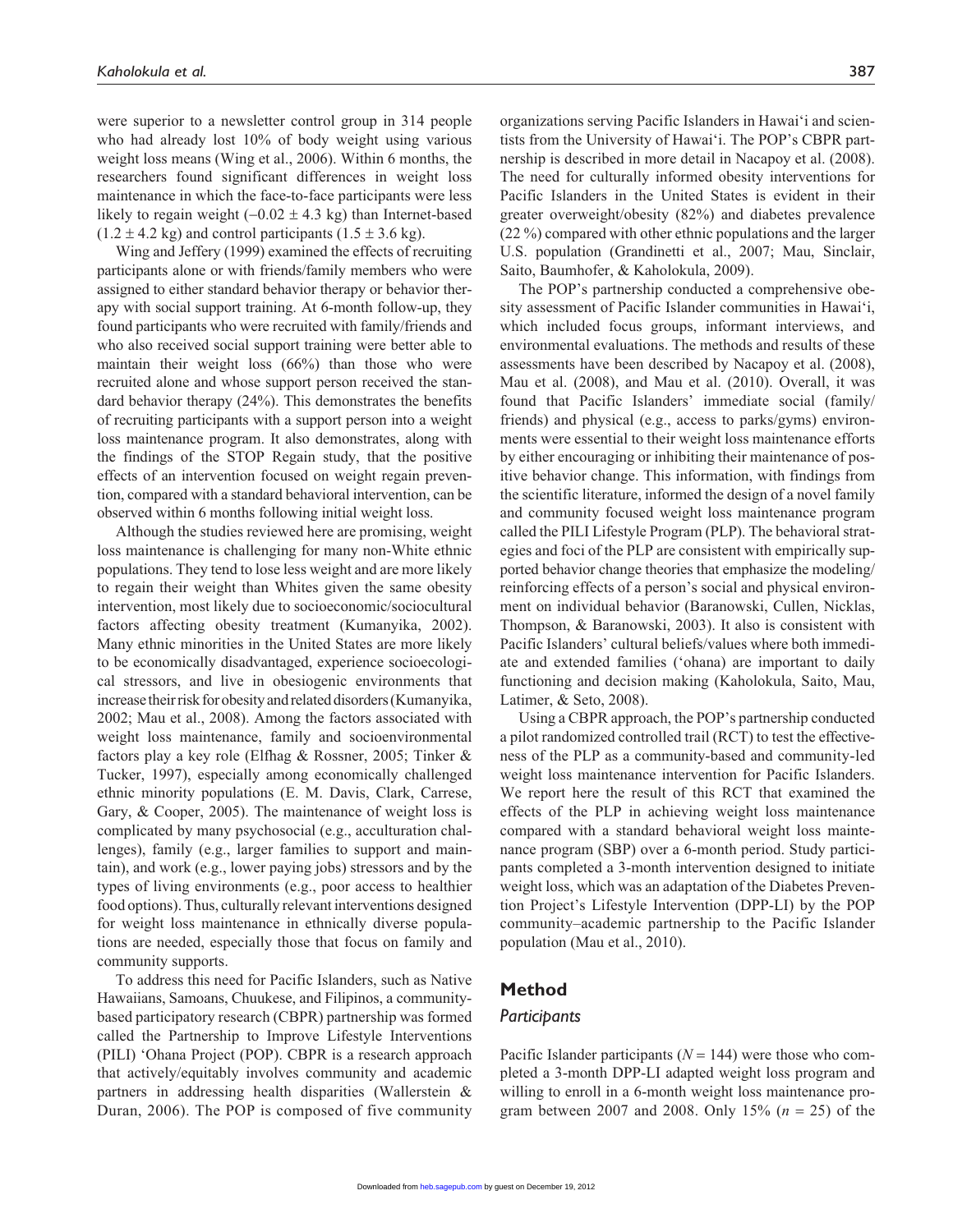participants who completed the DPP-LI opted not to continue on into this weight maintenance intervention study. Participants who declined to participant in the weight maintenance study did not differ statistically in terms of mean weights and body mass index (BMI) values from those who were randomized into the study  $(p > .05)$ . Other preweight loss baseline characteristics and weight loss intervention outcomes for this cohort can be found in Mau et al. (2010)**.** Participants entered the weight loss maintenance phase with a mean weight loss of 1.6 kg  $(SD = 3.7)$  and interquartile range of 4.5 kg.

The eligibility criterion for this study was completion of the 3-month DPP-LI to initiate weight loss. The criteria for participation in the 3-month DPP-LI were the following: (a) Pacific Islander (Native Hawaiian, Chuukese, Samoan, and Filipino), (b)  $\geq$ 18 years or older, (c) overweight/obese defined as BMI  $\geq 25$  or  $\geq 23$  (for Filipinos only; Inoue & Zimmet, 2000), (d) willing/able to perform 150 minutes of brisk walking per week (or equivalent) and a dietary regimen to induce weight loss of 1 to 2 lbs/week, and (e) identify at least 1 family member or friend to provide support throughout the program. Participants with a medical condition that might affect their ability to safely complete the intervention or their ability to exercise had obtained written permission from a physician before beginning weight loss effort.

Pacific Islanders in the United States includes people with origins in the original inhabitants of the Polynesian, Micronesian, or Melanesian islands (Mau et al., 2009). The distribution of participants across the specific Pacific Islander groups represented in this sample was as follows: Native Hawaiians ( $n = 75$ ), Samoans ( $n = 16$ ), and Chuukese ( $n = 38$ ). For the purpose of our study, Filipinos (often classified as "Asian") were included  $(n = 9)$  in this study given their similar risk profile as Pacific Islanders for obesity-related diseases in Hawai'i (Grandinetti et al., 2007). A small minority of participants included Pacific Islanders who did not report their specific ethnicity  $(n = 2)$  and non–Pacific Islanders  $(n = 4)$ . All Native Hawaiian participants were native speakers of the English language. The English speaking fluency and comprehension of the other Pacific Islander participants varied but were at a level adequate for participation in the study based on observation by a community interviewer during the eligibility screening of each participant for entry into the 3-month DPP-LI-adapted intervention.

## *Study Design*

Guiding the design of our pilot RCT was a CBPR approach in which the POP's community partners worked side by side with the academic partners in designing the PLP and in determining the study design as described in detail by Nacapoy et al. (2008) and by Mau et al. (2010). Briefly, we designed a pilot RCT to test the efficacy of the PLP delivered face to face compared with the SBP delivered over telephone as depicted in Figure 1. Because this was a pilot study to determine the feasibility and efficacy of a novel intervention (PLP), we purposefully limited the interventions' length to 6 months. The findings of past studies suggest that differences between two interventions in weight regain can be captured within 6 months following initial weight loss (Wing et al., 2006; Wing & Jeffery, 1999).

The participants were enrolled, given the interventions, and assessed across the five POP community organizations, all of which were completed within their respective community settings and by their own community recruiters, assessors, and peer educators. The five community organizations were Kokua Kalihi Valley Family Comprehensive Services (KKV), Kalihi-Pālama Health Center (KPHC; community health centers), Ke Ola Mamo Native Hawaiian Health Care System (KOM), Kula no Nā Po'e Hawai'i (KULA; a Hawaiian Homestead organization), and Hawai'i Maoli (HM) of the Association of Hawaiian Civic Clubs. For more details about these organizations, see Nacapoy et al. (2008).

Participants were randomly assigned in blocks of six (Efird et al., 2007), stratified by community organization, to one of two weight loss maintenance programs: (a) PLP (*n* = 72) or (b) SBP (*n* = 72). Information on weight (kg) was collected from participants at the beginning of the weight loss maintenance intervention (immediately following randomization;  $N = 144$ ) and 6 months later for those who completed the interventions ( $N = 100$ ). A \$10 store gift card was given to participants for attending each assessment occasion.

This study was approved by the institutional review boards of the University of Hawai'i at Mānoa and the Native Hawaiian Health Care System. Informed consent was obtained from all participants. A data safety monitoring board (DSMB), which consisted of one cardiologist, two clinical health psychologists, and one nurse educator, was convened to ensure participants' safety and to monitor possible adverse events due to the intervention.

#### *Interventions*

The PLP was composed of six monthly sessions, lasting about 1½ hours in length each, delivered in groups (6-10 participants) by a trained community peer educator in the community setting. Table 1 summarizes the foci of each session and the order of their delivery. For Chuukese and Filipino participants at the KPHC site, the sessions were delivered in their native language by a bilingual community peer educator. For Chuukese and Samoan participants at the KKV site, the sessions were delivered both in English and concurrent translation into the Chuukese and Samoan language by a bilingual translator. Thus, each session at KKV took an average of 2 hours in length. To ensure the best approximation from English to these other languages, the bilingual translators were all health professional specially trained to translate health information, and they based their translations on the English version of the intervention materials.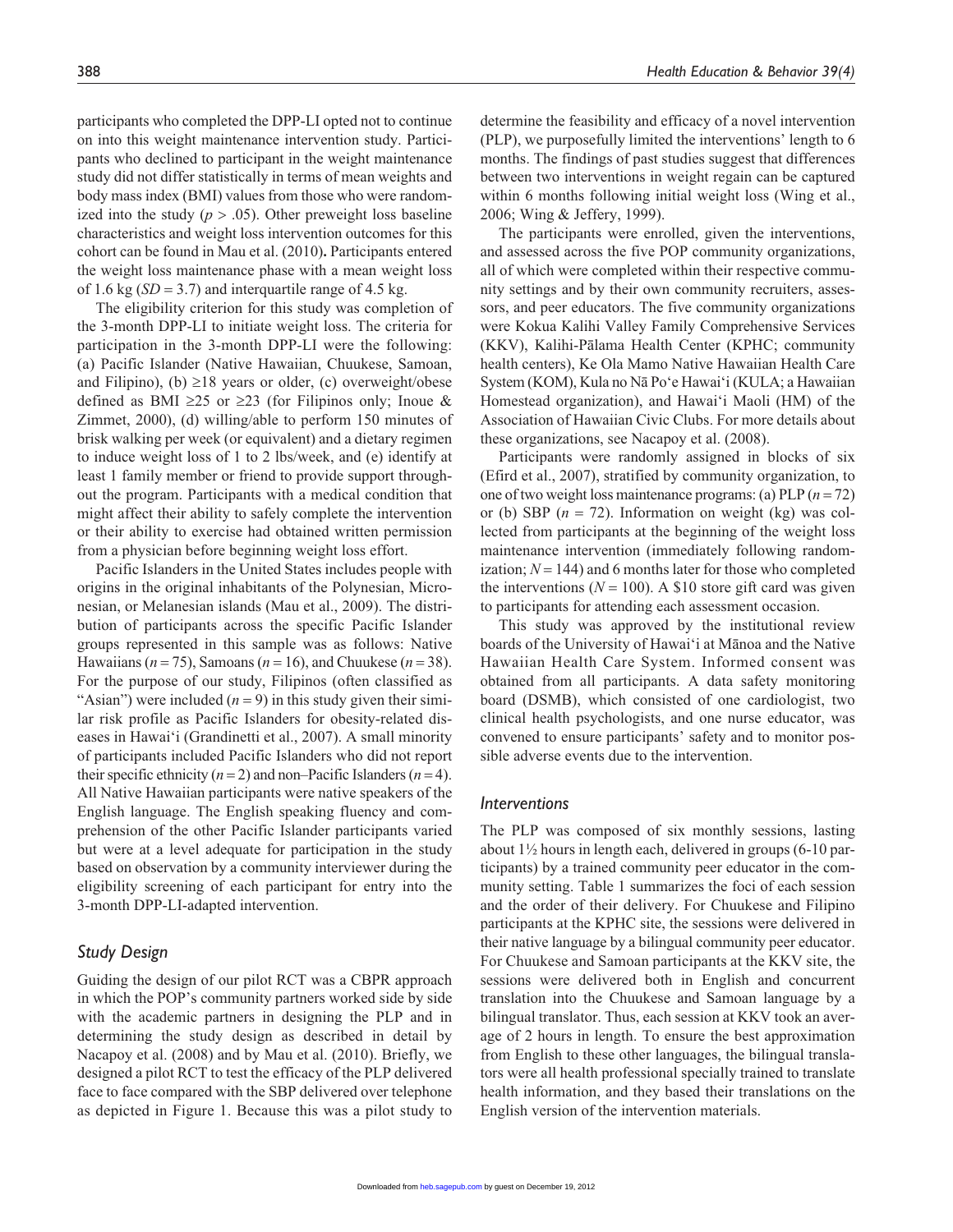

**Figure 1.** Consort diagram showing the flow of participants in the randomized trial

| Table 1. Summary of the Sessions Delivered to the Participants by Intervention Group |  |
|--------------------------------------------------------------------------------------|--|
|--------------------------------------------------------------------------------------|--|

| Month          | PILI Lifestyle Intervention (PLP)                                                                                                                    | Standard Behavioral Follow-up Program (SBP)                                                 |
|----------------|------------------------------------------------------------------------------------------------------------------------------------------------------|---------------------------------------------------------------------------------------------|
|                | Identify healthy lifestyle values shared by all family members<br>Family goal setting exercise                                                       | Review of healthy eating and physical activity goals<br>Review strategies to stay motivated |
|                | Schedule family free time for activities                                                                                                             | Assist in problem-solving/goal modification                                                 |
| $\overline{2}$ | Family eating history exercise<br>Family meal planning exercise                                                                                      | Review of healthy eating and physical activity goals<br>Review strategies to stay motivated |
|                | Identify community resources to support healthy lifestyle plan                                                                                       | Assist in problem-solving/goal modification                                                 |
| 3              | Identify physical/recreational activities for the family<br>Family activity planning exercise                                                        | Review of healthy eating and physical activity goals<br>Review strategies to stay motivated |
|                | Identify community resources to support family activities                                                                                            | Assist in problem-solving/goal modification                                                 |
| 4              | Identify ways the family can deal with difficult social events involving food<br>Identify family's cultural beliefs that relate to healthy living    | Review of healthy eating and physical activity goals<br>Review strategies to stay motivated |
|                | Identify ways to increase social support in the home and in the<br>community                                                                         | Assist in problem-solving/goal modification                                                 |
| 5              | Managing negative thoughts/emotions exercise<br>Increase family's understanding of how negative thoughts/emotions can<br>affect healthy living goals | Review of healthy eating and physical activity goals<br>Review strategies to stay motivated |
|                | Identify community resources to help manage negative thoughts/<br>emotions                                                                           | Assist in problem-solving/goal modification                                                 |
| 6              | Review of lessons, family action plans, and goals<br>Plan next steps in maintaining a healthy lifestyle                                              | Review of healthy eating and physical activity goals<br>Review strategies to stay motivated |
|                |                                                                                                                                                      | Assist in problem-solving/goal modification                                                 |

*Note*. For the SBP participants, the individual review of their healthy eating and physical activity goals included identifying behavior change strategies that they found helpful and assisting in modification of their goals if needed.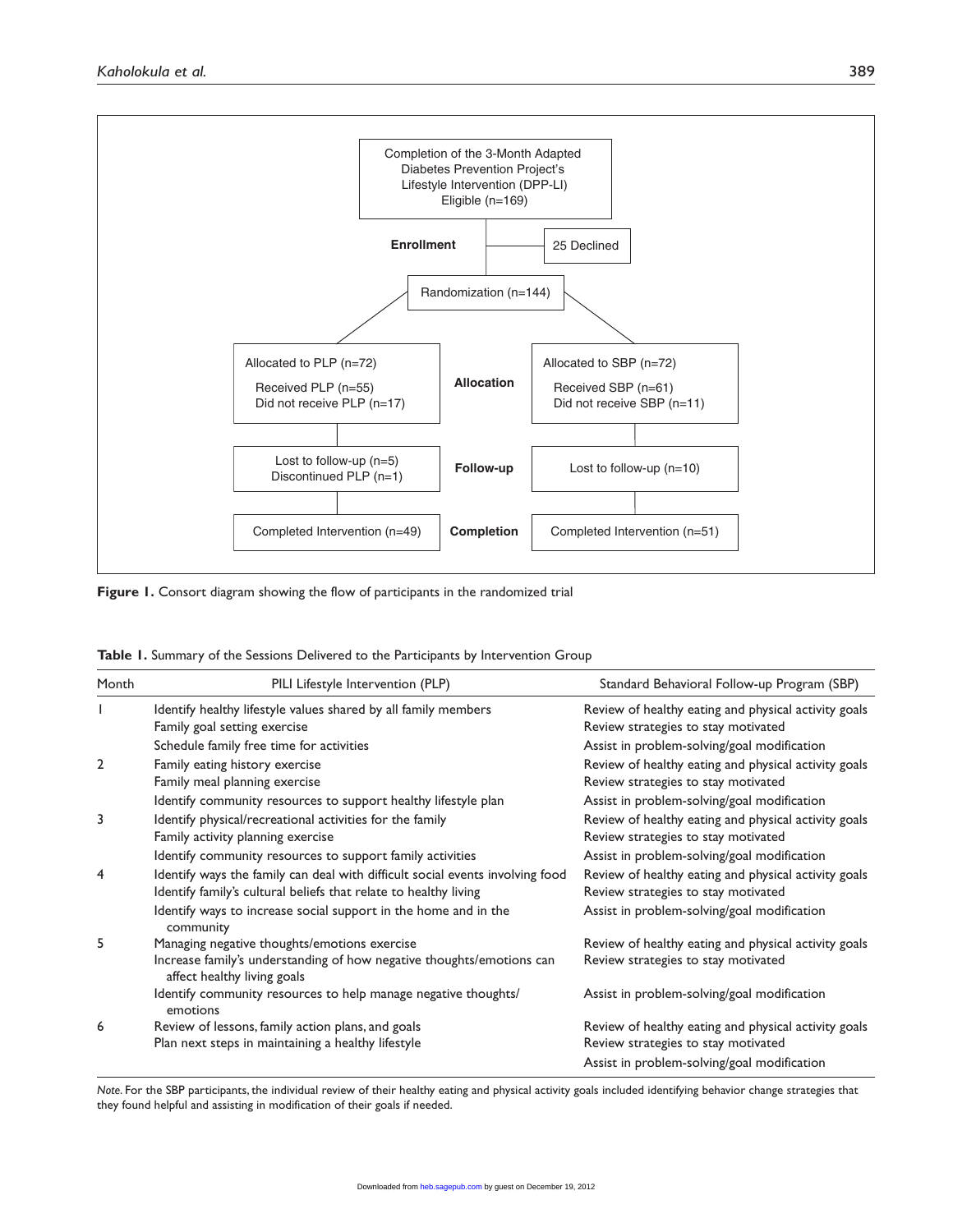Each PLP session was accompanied with education materials, handouts, action plans, and homework assignments. The community peer educators were trained on the delivery of each session, and a PLP manual was used to ensure standardization of delivery and delivery fidelity. Participants were asked to identify and invite at least one family member or friend to attend each session with them but it was not mandatory for participation. The foci and strategies of the PLP were identified by community assessment and with input from the community investigators (Mau et al., 2010).

PLP was designed to build on the behavioral weight loss strategies, diet, exercise, and stress control strategies learned, and the individual action planning practiced, in the 3-month DPP-LI weight loss program (Mau et al., 2010). Family and community activities are also incorporated, designed to build and identify a supportive weight loss maintenance environment specific to each participant. The family activities were designed to encourage and elicit support from family/friends for the participants' identified healthy lifestyle goals. Activities included family meal and physical activity planning, identifying types of support needed (e.g., instrumental, emotional) from family and friends, how to effectively communicate one's healthy lifestyle goals, and how to deal with challenging family/social situations (e.g., social gatherings). Community support activities involved identifying naturally occurring resources (e.g., parks and healthy eating establishments) in their respective communities and sharing what they identified with other group members. The family and community exercises were to be completed between monthly sessions and designed to keep the participants active in their weight loss maintenance.

The SBP was composed of six monthly phone call followup sessions, lasting 15 to 30 minutes in length each, delivered individually by a trained community peer educator. Table 1 summarizes the foci of each follow-up session. For Chuukese, Filipino, and Samoan participants at the KPHC and KKV, these phone call sessions were delivered to them in their native language by a trained bilingual community educator in the same manner described earlier. Each phone call was scripted to ensure standardization of delivery. SBP was designed to follow-up on the behavioral weight loss strategies, diet, exercise, and stress control strategies learned and the individual action planning practiced in the 3-month DPP-LI weight loss program. The follow-up calls included a review of weight loss strategies and the DPP-LI educational materials and focused on assisting participants with maintaining or modifying their individualized healthy lifestyle plan. SBP participants also received mail-out reminders of diet, physical activity, and stress managements facts previously learned during the 3-month DPP-LI weight loss program.

The primary objective was for participants' postintervention weight change to be ≤3% of their preintervention mean weight (weight prior to initiating weight loss efforts) as recommended by Stevens, Truesdale, McClain, and Cai (2006). The primary outcome of weight (kg) was measured using an electronic scale (Tanita BWB800AS; Arlington Heights, IL) at baseline and 6-month follow-up. The weights were measured and collected by trained community assessors according to standardized data collection protocols. Two weight measurements were taken of each participant at each assessment point, and the average of the two were used in analysis.

## *Statistical Analysis*

For this study, baseline was defined as the time point immediately following randomization of participants into the weight loss maintenance intervention. Differences in baseline characteristics of study participants by intervention group and by completion of prescribed sessions (i.e., those who completed at least half of all prescribed sessions vs. those who did not) were examined using Fisher's exact (categorical variables) and *t* (continuous variables) tests. Variables found to differ significantly between intervention groups were included as covariates in the logistic regression analysis. Blackwelder's (1982) method was used to test for equivalence of pre- and postintervention weights. Successful weight maintenance was defined as participants' 6-month postintervention weight change remaining ≤3% of their preintervention mean weight (Stevens et al., 2006). A relative indifference ratio (RIR) was computed as the odds ratio for weight maintenance (Cook, 2002; Senn, 1999). Logistic regression was used to compute RIR estimates adjusted for sex and community organization. A likelihood ratio test (LRT) was used to compute a *p* value for the null hypothesis that RIR equaled unity. In all analyses, dropouts were assumed to have regained 0.3 kg per month as used in similar studies (Wing et al., 2006). Statistical tests were two-sided and considered significant at  $p \leq 0.05$ .

## **Results**

## *Baseline Characteristics*

The pre–weight loss maintenance program characteristics of participants ( $N = 144$ ) who were randomized are shown in Table 2. There were significant differences between the study groups in sex (more females in the SBP group) and distribution across community organization. Although PLP participants were heavier, there was no statistically significant difference in mean weight.

## *Retention and Adherence*

The retention of participants between interventions was comparable with 68% in PLP and 71% in SBP (Figure 1). Approximately 47% of PLP versus 58% of SBP participants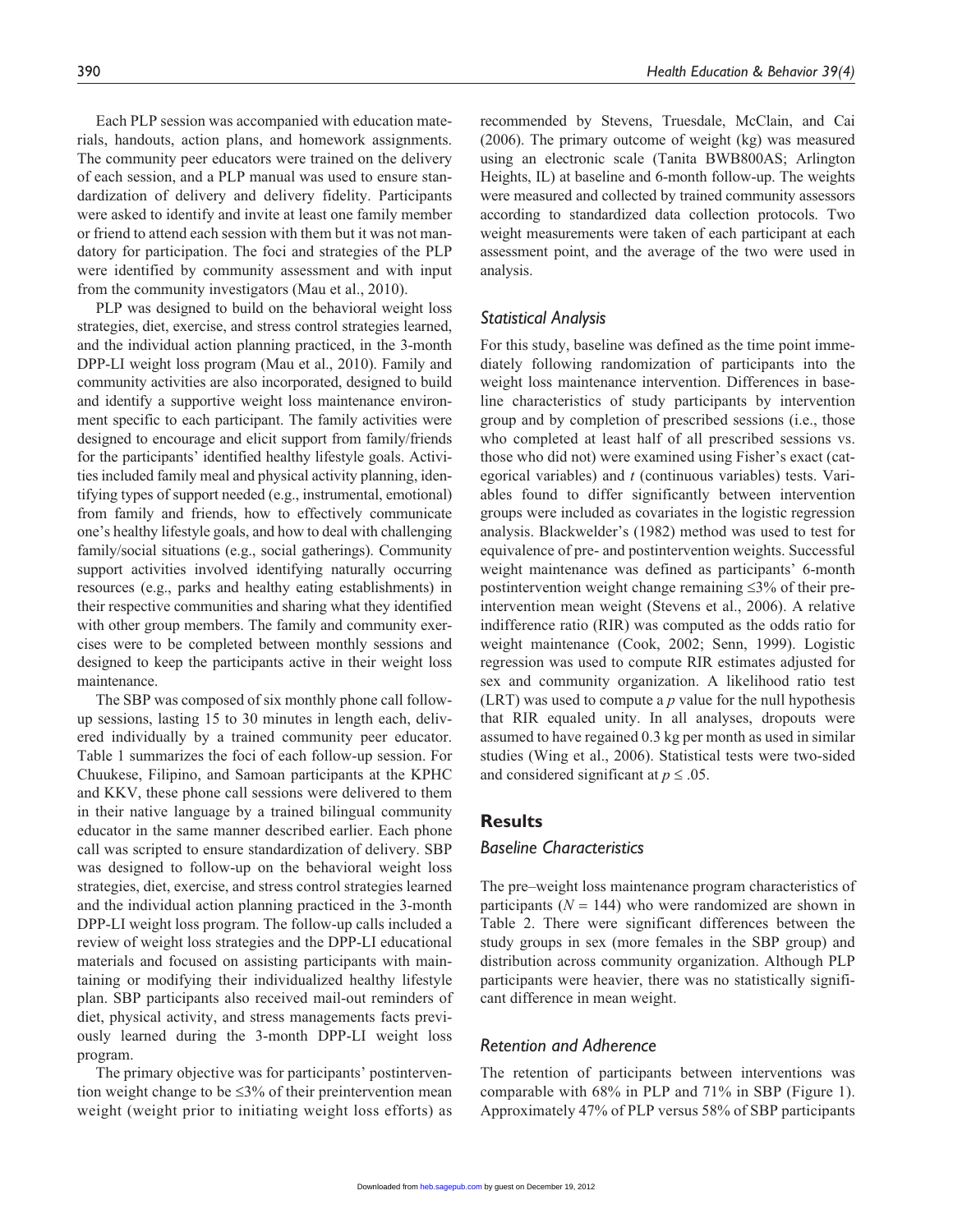| Characteristic                            | PLP ( $N = 72$ ),<br>n (%) or $M \pm SD$ | SBP ( $N = 72$ ),<br>n (%) or $M \pm SD$ |
|-------------------------------------------|------------------------------------------|------------------------------------------|
| Ethnicity                                 |                                          |                                          |
| Chuukese                                  | 14 (19)                                  | 24 (33)                                  |
| Filipino                                  | 5(7)                                     | 4(6)                                     |
| Native Hawaiian                           | 39 (54)                                  | 36 (50)                                  |
| Samoan                                    | 10(14)                                   | 6(8)                                     |
| Other Pacific<br><b>Islander</b>          | 2(3)                                     | 0(0)                                     |
| Non-Pacific<br><b>Islander</b>            | 2(3)                                     | 2(3)                                     |
| Community                                 |                                          |                                          |
| organization                              |                                          |                                          |
| Kula no Nã Poʻe<br>Hawaiʻi <sup>c,d</sup> | 21(29)                                   | 9(13)                                    |
| Hawaiʻi Maoli <sup>d</sup>                | 8(11)                                    | 12(17)                                   |
| Ke Ola Mamo                               | 17(24)                                   | 20(28)                                   |
| Kokuka Kalihi<br>Valley                   | 12 (17)                                  | 11(15)                                   |
| Kalihi-Palama<br>Health Cntr <sup>c</sup> | 14 (19)                                  | 20(28)                                   |
| Age (years) <sup>e</sup>                  | $50 \pm 14$                              | $49 \pm 15$                              |
| Femalesf                                  | 56 (78)                                  | 66 (92)                                  |
| Education level <sup>e</sup>              |                                          |                                          |
| Less than high<br>school                  | 16 (23)                                  | 18(25)                                   |
| High school<br>diploma/GED                | 16(23)                                   | 16(22)                                   |
| Some college/<br>tech.                    | 20(28)                                   | 21(29)                                   |
| College degree                            | 19 (27)                                  | 17 (24)                                  |
| Marital status                            |                                          |                                          |
| Never married                             | 16 (22)                                  | 21 (29)                                  |
| Currently<br>married                      | 40 (56)                                  | 32 (44)                                  |
| Disrupted<br>marital status               | 16 (22)                                  | 19(26)                                   |
| Weight (kg) <sup>g</sup>                  | $107 \pm 32$                             | $99 \pm 27$                              |
| <b>BMI</b>                                | $40 \pm 9.6$                             | $39 \pm 8.3$                             |

**Table 2.** Baseline Characteristics of the Study Participants by Intervention Group<sup>a,b</sup>

|  | Note. $PLP = PILI$ Lifestyle Program, $SBP = Standard Behavioral Follow-up$ |  |  |  |  |          |  |
|--|-----------------------------------------------------------------------------|--|--|--|--|----------|--|
|  | Program; BMI = body mass index.                                             |  |  |  |  |          |  |
|  |                                                                             |  |  |  |  | $\cdots$ |  |

a. Baseline = time point immediately following randomization into weight loss maintenance intervention.

b. At end of weight loss treatment program (prior to weight loss maintenance intervention).

c. Fisher's exact test, Kula versus Kalihi-Palama, *p* = .0257.

d. Fisher's exact test, Kula versus Hawai'i Maoli, *p* = .0451.

e. Education level and age unknown for 1 participant.

f. Fisher's exact test,  $p = .0353$ .

g. The difference in baseline weights ( $\mu_d$  = 7.0, 95% confidence interval =  $-2.7$ , 17) did not differ statistically from zero ( $p = 0.16$ ).

completed at least half of their prescribed sessions; however, the 95% confidence interval (CI) for the difference in proportions included zero. Of the baseline characteristics, community organization,  $\chi^2(4, N = 144) = 25.55, p < .0001$ , and age,  $t(142) = -3.26$ ,  $p = .0014$ , were significantly associated

| <b>Table 3.</b> Mean Weight Gain at 6-Month Follow-up by |  |
|----------------------------------------------------------|--|
| Intervention Group                                       |  |

| Intervention<br>Group <sup>a</sup>                                                                       | M(SD)                                          | 95% CI                      | Test for<br>Equivalent<br>Pre-Post<br>Weight<br>Maintenance <sup>b</sup> |
|----------------------------------------------------------------------------------------------------------|------------------------------------------------|-----------------------------|--------------------------------------------------------------------------|
| PILI lifestyle<br>program (PLP)<br>Standard<br>behavioral<br>weight loss<br>maintenance<br>program (SBP) | $0.075$ kg $(4.7$ kg)<br>$0.581$ kg $(2.7$ kg) | $-1.0, 1.2$<br>$-0.06, 1.2$ | Equivalent<br>$(p \le .05)$<br>Equivalent<br>$(p \le .05)$               |

*Note. M* = mean; *SD* = standard deviation; CI = confidence interval.

a. Dropouts are assumed to have regained 0.3 kg per month.

b. Indifference region (3% mean baseline weight),  $\Delta_{\text{PLP}} = -3.20$  to +3.20 kg,  $\Delta_{\text{cusp}} = -2.98$  to +2.98 kg.

with sessions completed across both intervention groups. Collectively, the two community health centers (KKV and KPHC) had the most number of participants (46%) who completed at least half of the sessions across the two intervention groups (mean age  $= 45.1$ ; *SD*  $= 15.3$ ). Older participants were more likely to complete at least half of the prescribed sessions (mean age = 53.7; *SD* = 12.4) compared with younger participants. There was no statistically significant difference between groups in mean baseline weights (kg) among the participants who dropped out or failed to complete at least half of the prescribed sessions (mean  $\pm$  SD;  $PLP = 105 \pm 27$ ,  $SBP = 101 \pm 31$ ,  $p = .54$ ).

## *Weight Loss Maintenance*

Both interventions achieved statistically significant weight loss maintenance ( $p \le 0.05$ ; Table 3). However, PLP participants were 2.5-fold (95% CI = 0.84, 7.2; LRT *p* = .091) more likely to have maintained their preintervention weight than SBP (i.e., weight change  $\leq 3\%$  of their preintervention mean weight; Table 4). Among the 76 (of the 144) participants who completed half or more  $(\geq 3)$  of their prescribed lessons, PLP participants were 5.1-fold (95% CI = 1.1, 24; LRT *p* = .024) more likely to have maintained their preintervention weight compared with SBP participants (Table 5).

# *Adverse Events*

Potential medical adverse events were monitored throughout the trial and reviewed by the DSMB. No serious adverse events were determined to be due to the interventions.

# **Discussion**

We found that both the PLP and SBP helped participants maintain their initial weight loss over a 6-month period.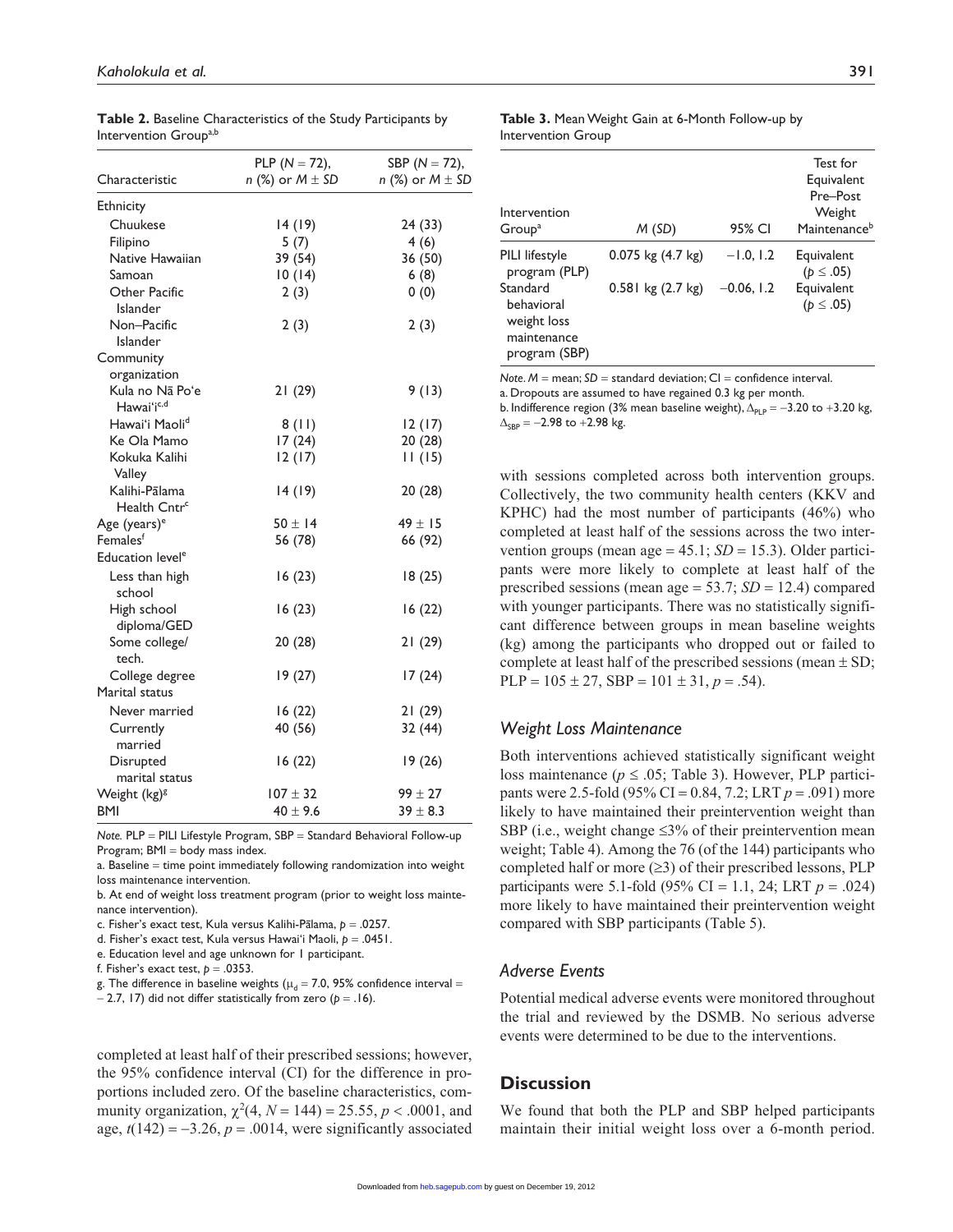| <b>Table 4.</b> Participants Who Maintained Baseline <sup>a</sup> Weight at |
|-----------------------------------------------------------------------------|
| 6-Month Follow-up by Intervention Group                                     |

| Intervention Group <sup>b</sup>                                        | PLP $(n = 72)$ | SBP $(n = 72)$ |
|------------------------------------------------------------------------|----------------|----------------|
| Successful weight<br>maintenance <sup>c</sup>                          | 64 (52)        | 60(48)         |
| Unsuccessful weight<br>maintenance <sup>c</sup>                        | 8(40)          | 12(60)         |
| Adjusted RIR = 2.5 (95% CI = 0.84, 7.2; LRT $p = .0910$ ) <sup>d</sup> |                |                |

*Note*. PLP = PILI Lifestyle Program, SBP = Standard Behavioral Follow-up Program;  $RIR$  = relative indifference ratio;  $Cl$  = confidence interval; LRT = likelihood ratio test. Data shown as *n* (row %).

a. Baseline = time point immediately following randomization into weight loss maintenance intervention.

b. Dropouts are assumed to have regained 0.3 kg per month.

c. Weight change was computed as participants' weight at end of weight loss maintenance intervention (6-month follow-up) minus their weight at the beginning of weight loss maintenance intervention (baseline). Successful weight maintenance was defined as weight change remaining below the upper limit of the  $\Delta$  indifference region (3% mean baseline weight),  $\Delta_{PLP} = -3.20$  to +3.20 kg,  $\Delta_{SBP} = -2.98$  to +2.98 kg. d. Logistic regression model, RIR adjusted for sex and community organization.

Table 5. Participants With High Attendance<sup>a</sup> Who Maintained Baseline<sup>b</sup> Weight at 6-Month Follow-up by Intervention Group

| Intervention Group                                        | PLP $(n = 34)$ | SBP $(n = 42)$ |
|-----------------------------------------------------------|----------------|----------------|
| Successful weight<br>maintenance <sup>c</sup>             | 31(50)         | 31(50)         |
| Unsuccessful weight<br>maintenance <sup>c</sup>           | 3(21)          | 11(79)         |
| Adjusted RIR = 5.1 (95% CI = 1.06, 24; LRT $p = .0239)^d$ |                |                |

*Note*. PLP = PILI Lifestyle Program, SBP = Standard Behavioral Follow-up Program;  $RIR$  = relative indifference ratio;  $CI$  = confidence interval; LRT = likelihood ratio test. Data shown as *n* (row %).

a. High attendance = completed at least half  $(≥3)$  of their prescribed intervention sessions.

b. Baseline = time point immediately following randomization into weight loss maintenance intervention.

c. Weight change was computed as participants' weight at end of weight loss maintenance intervention (6-month follow-up) minus their weight at the beginning of weight loss maintenance intervention (baseline). Successful weight maintenance was defined as weight change remaining below the upper limit of the  $\Delta$  indifference region (3% mean baseline weight),  $\Delta_{PLP} = -3.20$  to +3.20 kg,  $\Delta_{SBP} = -2.98$  to +2.98 kg. d. Logistic regression model, RIR adjusted for sex and community

organization.

However, between-intervention comparison revealed that more PLP participants were better able to maintain their initial weight loss compared with SBP participants within a 6-month pilot intervention period. This difference in weight loss maintenance was considerably larger among participants who completed half or more of the prescribed intervention sessions. The PLP appears to be effective for Pacific Islanders (i.e., Native Hawaiians, Samoans, Chuukese, and Filipinos) in preventing weight regain after intentional weight loss, with much stronger effects noted for those who attended at least half or more of the sessions.

Our findings are consistent with the 6-month results of Wing and Jeffery (1999) and Wing et al. (2006), in which their interventions, designed to prevent weight regain, performed better than either a standard behavior intervention or nonintervention control in a period of only 6 months following initial weight loss. Over a longer period of time (12-18 months) their interventions continued to perform better than comparison groups. This gives us confidence that our pilot PLP will perform as well when expanded over a longer time period and when continued to be delivered by community peer educators. Six months was sufficient to establish the preliminary effectiveness of the PLP for Pacific Islanders. Notwithstanding, a longer and more intense version of the PLP will likely yield better weight loss maintenance, since these factors have been shown to play an important role in controlling obesity (Perri & Corsica, 2002). Efforts are under way to expand the PLP into an 18-month weight loss maintenance intervention and to test its efficacy.

We employed a CBPR approach whereby community members served as coresearchers (with equal decision making) in all aspects of designing and testing the intervention, in delivering the interventions via community peer educators within their respective communities, and in having community researchers collect baseline and outcome data based on standardized protocols. This degree of involvement by community researchers is reflected in the list of authors who contributed to this report. What is also noteworthy is that the interventions were delivered by community peer educators who ranged in experience from first timers in delivering an intervention (from KULA and HM) to more experienced community health workers (from KOM, KKV, and KPHC). In a review of past studies that involved different group-led obesity interventions, no significant differences in weight loss outcomes could be identified between lay and professional group leaders (Anderson et al., 2009). Reviews of RCT studies with community health workers as interventionists find that they can improve health behavior outcomes because they are better able to relate to participants by making health education more culturally, ethnically, and geographically relevant (Gibbons & Tyus, 2007; Norris et al., 2006; Rowe, de Savigny, Lanata, & Victoria, 2005; Walters & Simoni, 2002).

In examining what baseline characteristics of our participants were associated with better participation in the prescribed sessions, we found that the community organization, from which they were recruited and received the interventions, and age were associated with the number of sessions they received. The two community health centers of our CBPR partnership (KKV and KPHC), collectively, had the most participants across the two interventions who completed at least half of all the sessions. We are unable, with the data from our study, to ascertain why adherence to the prescribed sessions were higher for the community health centers, but it might have something to do with the fact that they regularly provide clinical care and health education. The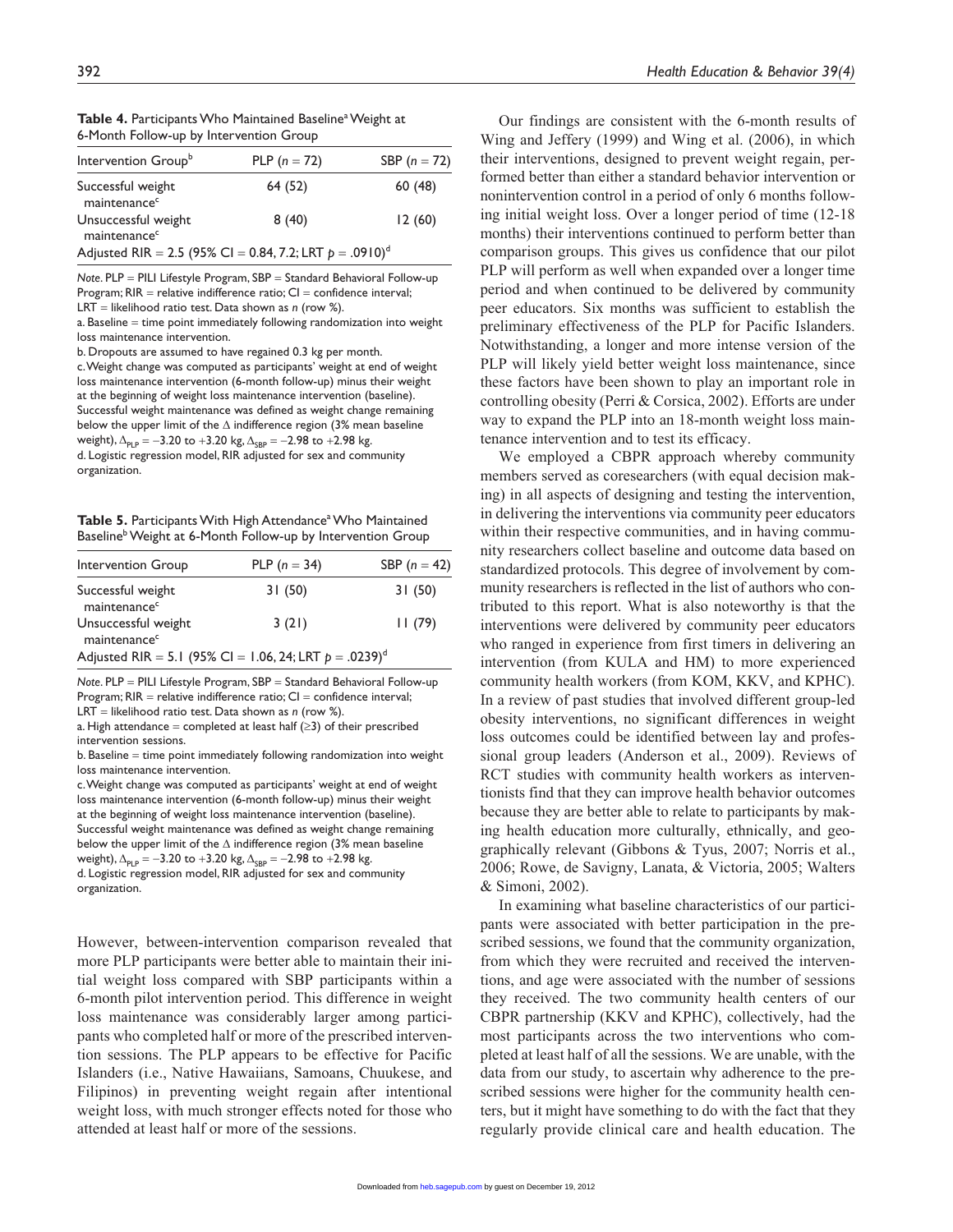older adults (compared with younger adults) in our study were also more likely to participate in at least half of the sessions. Again, we are unable to ascertain why this may be so from the data we collected. Notwithstanding, these findings suggest that different strategies, based on type of organization delivering the intervention and age, might be needed to ensure that participants of a lifestyle intervention are able to adhere to its prescribed sessions, given that such adherence has been associated with better weight loss maintenance outcomes in this study and others (Perri & Corsica, 2002).

It is important to note that many of the Pacific Islanders in our study, across the two intervention groups, were morbidly obese (BMI  $\geq$  40) at baseline, despite having just completed a 3-month weight loss intervention. Mau et al. (2010) found a significant reduction in weight, albeit modest, between baseline measures and 3-month follow-up  $(-1.8 \text{ kg})$  in the cohort of participants from which the participants of this study were recruited. Despite the modest weight loss among participants who entered into our weight loss maintenance study, those who were randomized into the PLP were less likely to regain their weight compared with those who were randomized to SBP. This finding points to the benefits of the PLP in preventing not only weight regain in people who lost excessive weight but perhaps its potential for preventing excessive weight accumulation over time in people most at risk for overweight and obesity.

Given the pilot nature of our study, there are methodological limitations. Our "per protocol" results, analyzing only participants who completed at least half  $(\geq 3)$  of their lesson plans, must be interpreted cautiously. Departure from an intention-to-treat principle distorts the randomization process and may lead to unintended bias and counterintuitive results such as Simpson's paradox (i.e., the success observed in different groups can be reversed when the groups are combined; Wagner, 1982). It is possible that participants who dropped out or failed to complete at least half of their lesson plans were more resistant to intervention; however, there was no statistically significant difference in their mean baseline weights. Furthermore, our intention-to-treat analysis also produced a positive relative odds estimate, although the effect size was lower than the "per protocol" result (i.e., 2.5 vs. 5.1). Finally, males (only 15%) were underrepresented in our study, which limits its generalizability to the larger Pacific Islander male population.

It is also worth noting that the mean weight at baseline differed between PLP and SBP participants, with those in the PLP being heavier on average. However, this difference was not statistically significant ( $p = .16$ ). Furthermore, because we assessed weight loss maintenance based on the proportion of individuals who did not exceed a 3% increase in their baseline weight (i.e., the range was  $-3.20$  to  $+3.20$  kg for PLP vs.  $-2.98$  to  $+2.98$  kg for SBP), the fact that the average mean weight between PLP and SBP participants were different at the start is not likely to have affected the observed

outcomes. The successful weight loss maintenance measure we used (≤3% of initial weight) applied to both PLP and SBP participants.

## *Summary*

Pacific Islanders are fast-growing population in the United States with continued immigration from Pacific Islands such as Western Samoa and the six U.S. Affiliated Pacific Basin Jurisdictions (e.g., American Samoa, Guam, and Federated States of Micronesia; Grieco, 2001). Also on the rise in these populations are obesity and obesity-related disorders (e.g., diabetes; J. Davis et al., 2004). Hence, culturally relevant obesity interventions are much needed for Pacific Islanders. The PLP shows promise as an intervention to prevent excessive weight regain in Pacific Islanders. Because the PLP focuses on family and community factors that affect a person's adoption and maintenance of healthy lifestyle changes, it also may show promise as an effective obesity intervention for other ethnic groups. Thus, the PLP warrants further examination in both Pacific Islanders and other ethnic populations. Finally, the use of a CBPR approach in designing, delivering, and testing the PLP and SBP interventions supports its strong applicability in both developing a culturally relevant community based and led intervention and testing its efficacy via a RCT as well as its effectiveness in a real-world setting.

#### **Acknowledgments**

We thank the PILI 'Ohana Project participants, community researchers, and administration of the community organizations: Hawai'i Maoli—The Association of Hawaiian Civic Clubs, Ke Ola Mamo, Kula no nā Po'e Hawai'i, Kalihi-Pālama Health Center, and Kōkua Kalihi Valley Comprehensive Family Services. The community researchers were Adrienne Dillard, JoHsi Wang, Andrea Siu, Andrea Macabeo, Alohanani Jamais, Keali'i Lum, Melaia Patu, Nafanua Braginski, Ruta Ene, Lucy Mefy, Regina Doone, Norma Pascua, Edna Higa, Millie Phillip, Joanna Jacob, Mildred Amaral, Miki Arume, Claire Townsend, Andrea H. Nacapoy, Sheri Kent, Natalie Hiratsuka, Sean Mosier, and Kā'ohimanu Dang.

#### **Declaration of Conflicting Interests**

The authors declared no potential conflicts of interests with respect to the authorship and/or publication of this article.

#### **Funding**

The authors disclosed receipt of the following financial support for the research and/or authorship of this article:

This work was supported by the National Center on Minority Health and Health Disparities (Grant No. R24MD001660) of the National Institutes of Health and registered on ClinicalTrials.gov (NCT01042886). The content of this article is solely the responsibility of the authors and does not necessarily represent the official views of National Center on Minority Health and Health Disparities or National Institutes of Health.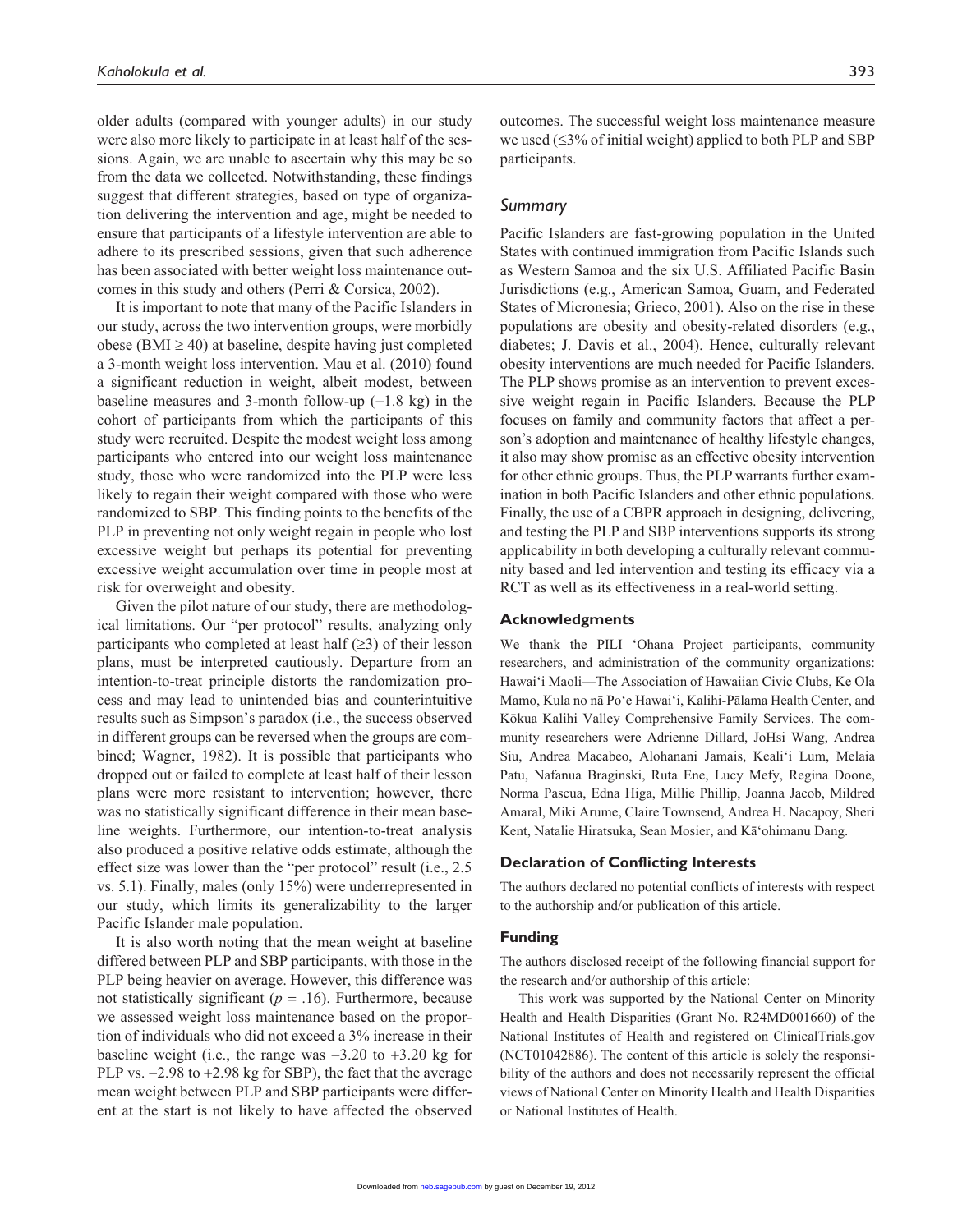#### **References**

- Anderson, L., Quinn, T. A., Glanz, K., Ramirez, G., Kahwati, L. C., Johnson, D. B., . . . Katz, D. L. (2009). The effectiveness of worksite nutrition and physical activity interventions for controlling employee overweight and obesity: A systematic review. *American Journal of Preventive Medicine*, *37*, 240-257. doi:10.1016/j.amepre.2009.07.003
- Baranowski, T., Cullen, K. W., Nicklas, T., Thompson, D., & Baranowski, J. (2003). Are current health behavioral change models helpful in guiding prevention of weight gain efforts? *Obesity Research*, *11*, 23S-43S. doi:10.1038/oby.2003.222
- Blackwelder, W. (1982). "Proving the null hypothesis" in clinical trials. *Controlled Clinical Trials*, *3*, 345-353.
- Cook, T. (2002). Advanced statistics: Up with odds ratios! A case for odds ratios when outcomes are common. *Academic Emergency Medicine*, *9*, 1430-1434.
- Curioni, C. C., & Lourenco, P. M. (2005). Long-term weight loss after diet and exercise: A systematic review. *International Journal of Obesity*, *29*, 1168-1174. doi:10.1038/sj.ijo.0803015
- Davis, E. M., Clark, J. M., Carrese, J. A., Gary, T. L., & Cooper, L. A. (2005). Racial and socioeconomic differences in the weightloss experiences of obese women. *American Journal of Public Health*, *95*, 1539-1543. doi:10.2105/AJPH.2004.047050
- Davis, J., Busch, J., Hammatt, Z., Novotny, R., Harrigan, R., Grandinetti, A., & Easa, D. (2004). The relationship between ethnicity and obesity in Asian and Pacific Islander populations: A literature review. *Ethnicity and Disease*, *14*, 111-118.
- Efird, J., Bith-Melander, P., Kimata, C., Hong, M., Jiang, C., & Baker, K. (2007). *A SAS algorithm for blocked randomization* (Western Users of SAS Software). Retrieved from http://www .sascommunity.org/wiki/Western\_Users\_of\_SAS\_Software
- Elfhag, K., & Rossner, S. (2005). Who succeeds in maintaining weight loss? A conceptual review of factors associated with weight loss maintenance and weight regain. *Obesity Reviews*, *6*, 67-85. doi:10.1111/j.1467-789X.2005.00170.x
- Gibbons, M. C., & Tyus, N. C. (2007). Systematic review of U.S. based randomized controlled trials using community health workers. *Progress in Community Health Partnerships: Research, Education, and Action*, *1*, 371-381. doi:10.1353/cpr.2007.0035
- Grandinetti, A., Kaholokula, J. K., Theriault, A. G., Mor, J. M., Chang, H. K., & Waslien, C. (2007). Prevalence of diabetes and glucose intolerance in an ethnically diverse rural community of Hawaii. *Ethnicity and Disease*, *17*, 250-255.
- Grieco, E. M. (2001). *The Native Hawaiian and other Pacific Islander population: 2000: Census 2000 brief*. Washington, DC: U.S. Department of Commerce.
- Inoue, S., & Zimmet, P. Z. (2000). *The Asia-Pacific perspective: Redefining obesity and its treatment*. Geneva, Switzerland: World Health Organization.
- Kaholokula, J. K., Saito, E., Mau, M. K., Latimer, R., & Seto, T. B. (2008). Pacific Islanders' perspectives on heart failure management. *Patient Education and Counseling*, *70*, 281-291. doi:10.1016/j.pec.2007.10.015
- Knowler, W. C., Barrett-Connor, E., Fowler, S. E., Hamman, R. F., Lachin, J. M., Walker, E. A., & Nathan, D. M. (2002). Reduction in the incidence of type 2 diabetes with lifestyle intervention or metformin. *New England Journal of Medicine*, *346*, 393-403. doi:10.1056/NEJMoa012512
- Knowler, W. C., Fowler, S. E., Hamman, R. F., Christophi, C. A., Hoffman, H. J., Brenneman, A. T., . . . Nathan, D. M. (2009). 10-year follow-up of diabetes incidence and weight loss in the Diabetes Prevention Program Outcomes Study. *Lancet*, *374*, 1677-1686. doi:10.1016/S0140-6736(09)61457-4
- Kumanyika, S. K. (2002). Obesity treatment in minorities. In T. A. Wadden & A. J. Stunkard (Eds.), *Handbook of obesity treatment* (pp. 416-446). New York, NY: Guilford.
- Martin, K., Fontaine, K. R., Nicklas, B. J., Dennis, K. E., Goldberg, A. P., & Hochberg, M. C. (2001). Weight loss and exercise walking reduce pain and improve physical functioning in overweight postmenopausal women with knee osteoarthritis. *Journal of Clinical Rheumatology*, *7*, 219-223.
- Mau, M. K., Kaholokula, J. K., West, M., Leake, A., Efird, J. T., Rose, C., . . . Gomes, H. (2010). Translating diabetes prevention research into native Hawaiian and Pacific Islander communities: The PILI 'Ohana Pilot Project. *Progress in Community Health Partnerships: Research, Education, and Action*, *4*, 7-16. doi:10.1353/cpr.0.0111
- Mau, M. K., Sinclair, K., Saito, E. P., Baumhofer, K. N., & Kaholokula, J. K. (2009). Cardiometabolic health disparities in native Hawaiians and other Pacific Islanders. *Epidemiologic Reviews*, *31*, 113-129. doi:10.1093/ajerev/mxp004
- Mau, M. K., Wong, K. N., Efird, J., West, M., Saito, E. P., & Maddock, J. (2008). Environmental factors of obesity in communities with native Hawaiians. *Hawaii Medical Journal*, *67*, 233-236.
- Nacapoy, A. H., Kaholokula, J. K., West, M. R., Dillard, A. Y., Leake, A., Kekauoha, B. P., . . . Marjorie, K. M. (2008). Partnerships to address obesity disparities in Hawai'i: The PILI 'Ohana Project. *Hawaii Medical Journal*, *67*, 237-241.
- Norris, S. L., Chowdhury, F. M., Van Le, K., Horsley, T., Brownstein, J. N., Zhang, X., . . . Satterfield, D. W. (2006). Effectiveness of community health workers in the care of persons with diabetes. *Diabetes Medicine*, *23*, 544-556. doi:10.1111/ j.1464-5491.2006.01845.x
- Norris, S. L., Zhang, X., Avenell, A., Gregg, E., Bowman, B., Schmid, C. H., & Lau, J. (2005). Long-term effectiveness of weight-loss interventions in adults with pre-diabetes: A review. *American Journal of Preventive Medicine*, *28*, 126-139. doi:10.1016/j.amepre.2004.08.006
- Perri, M. G., & Corsica, J. A. (2002). Improving the maintenance of weight lost in behavioral treatment of obesity. In T. A. Wadden & A. J. Stunkard (Eds.), *Handbook of obesity treatment* (pp. 357-379). New York, NY: Guilford.
- Rowe, A. K., de Savigny, D., Lanata, C. F., & Victoria, C. G. (2005). How can we achieve and maintain high-quality performance of health workers in low-resource settings? *Lancet*, *366*, 1026-1035. doi:10.1016/S0140-6736(05)67028-6